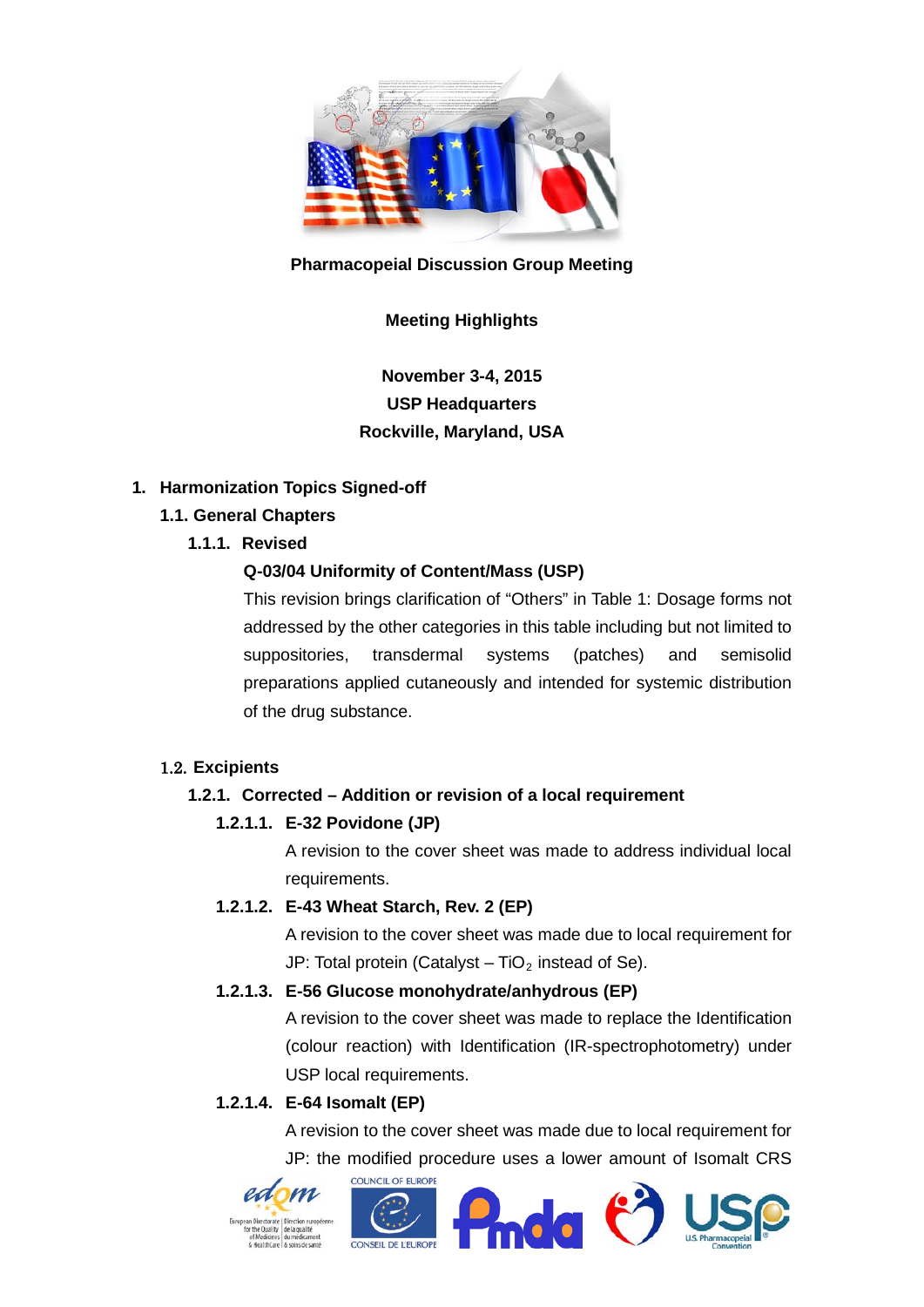and to address Stakeholder concerns. PDG will verify supporting data necessary for the procedure in future revision.

#### **2. Major Harmonization Topics**

### **2.1.1. Viscosity of Cellulosics**

### **2.1.1.1. E-08 Carmellose Sodium**

The coordinating pharmacopeia provided a Stage 3 ver.3 proposal update on the viscosity test using Carmellose sodium. The concept of liaising the type of viscometer apparatus, spindle, speed, and concentration of the solution to the labelling was discussed.

## **2.1.2. ICH Q3D: Guideline for Elemental Impurities**

Each pharmacopeia exchanged their updates and progress on the implementation of the ICH Q3D Elemental Impurities Guideline for their respective regions.

### **3. Harmonization Progress on PDG Work Programme**

## **3.1. Topics undergoing harmonization**

## **3.1.1. Q-03/04 Uniformity of Content (USP)**

The coordinating pharmacopeia reviewed the *Stimuli* article: Stimuli to the Revision Process: An Evaluation of the Indifference Zone of the USP <905> Content Uniformity Test recently published. The article recommends keeping the current test and not pursuing a formal proposal for revision. Expert comments from PDG will be sent to the coordinating pharmacopeia.

## **3.1.2. G-07 Metal Impurities (USP)**

The coordinating pharmacopeia sent a Stage 3 draft for review. Based on the number and scope of the comments received, PDG agreed to schedule an Expert teleconference meeting between the pharmacopeias to address comments.

#### **3.1.3. G-08 Inhalation (EP)**

PDG provided updates on the chapter. The coordinating pharmacopeia will organize a teleconference with PDG experts to discuss this chapter.

#### **3.1.4. G-17 Uniformity of Delivered Dose of Inhalations (EP)**







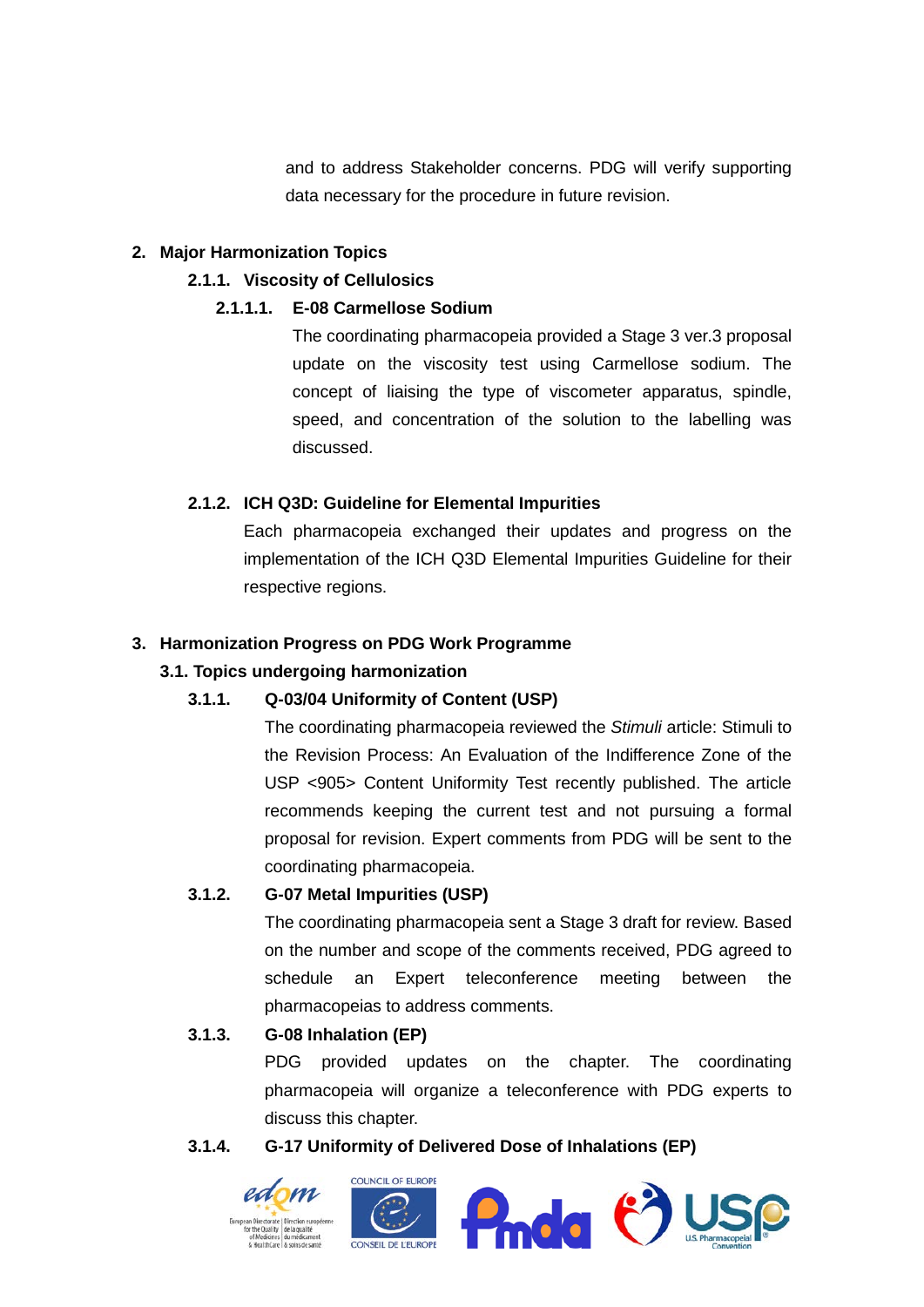The coordinating pharmacopeia requested comments for the Stage 2 version 2 draft sent to PDG. PDG will review the draft and send comments to the coordinating pharmacopeia.

#### **3.1.5. G-20 Chromatography (EP)**

The coordinating pharmacopeia discussed the revised draft version of the chapter and will consider comments from PDG, including for system suitability requirements and modifications of chromatographic conditions especially for adjustments of column dimensions. The comments received will be further discussed with the Experts of the coordinating pharmacopeia.

### **3.1.6. G-21 Dynamic Light Scattering (JP)**

The coordinating pharmacopeia addressed the comments from the Stage 2 draft and sent a Stage 3 draft proposal to PDG. PDG will review the proposal and send comments to the coordinating pharmacopeia.

## **3.1.7. B-04 Protein Determination (USP)**

The coordinating pharmacopeia presented the USP chapter <507> text as an alternative to the Stage 4 proposal for total protein determination. PDG will consider the proposal and send feedback to the coordinating pharmacopeia.

## **3.1.8. B-05 Peptide Mapping (USP)**

The coordinating pharmacopeia is preparing a revision and will setup a teleconference with PDG Experts once finalized.

## **3.1.9. E-04 Calcium Disodium Edetate (JP)**

The coordinating pharmacopeia provided an update and PDG agreed to proceed with a Stage 4 draft.

## **3.1.10. E-06 Calcium Phosphate Dibasic Anhydrous (JP)**

PDG discussed the Assay results and the proposal for changing the acceptance criteria. PDG agreed that further discussions are needed.

## **3.1.11. E-08 Carmellose Sodium (USP)**

PDG reviewed the Stage 3, version 3 draft and discussed issues with the identification test by IR-spectrophotometry and the Assay test for degree of substitution (DS). More discussion with the Experts is needed. This monograph is one of two monographs in the pilot study for developing a harmonized procedure for viscosity.

#### **3.1.12. E-17/E-18 Ethylcellulose (EP)/Hydroxyethylcellulose (EP)**







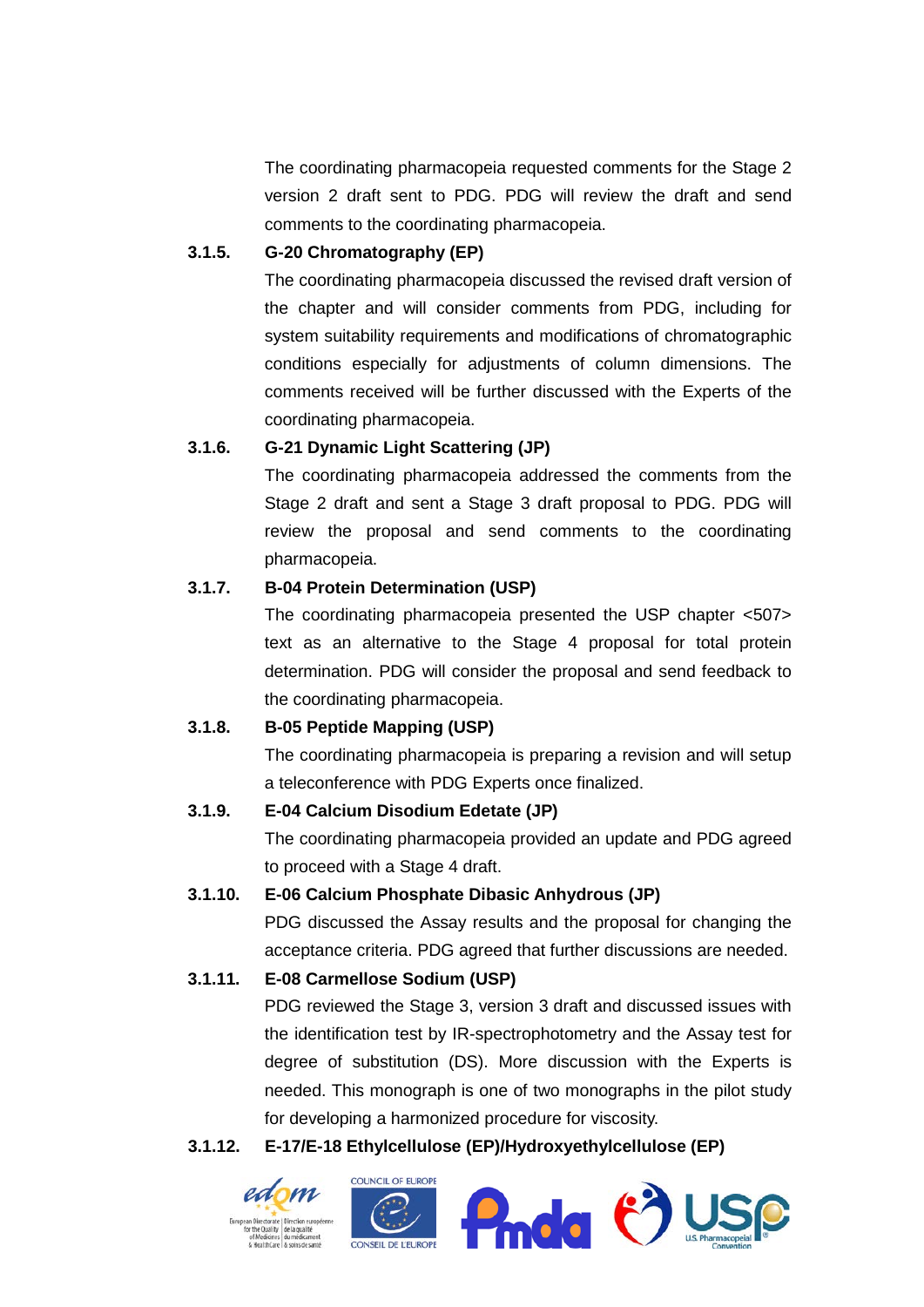Following discussion from the last meeting on the status on the harmonization activities of EC and HEC, PDG considered additional data provided by an individual Stakeholder.

For EC, the coordinating pharmacopeia presented and reviewed the data comparing the PDG proposed Assay method with individual Stakeholder method. The recommendation was to continue with the PDG proposed Assay method, although additional discussion with the Experts is needed. PDG is proposing to reach consensus by Mid-February 2016 in its path forward.

For HEC, the coordinating pharmacopeia presented the data comparing the PDG proposed Assay method with other Stakeholder method. In addition, an IR-spectrophotometric procedure for identification will be reviewed with Experts before moving forward.

**3.1.13. E-23/E-24 Lactose anhydrous (USP)/Lactose monohydrate (USP)** An individual pharmacopeia reviewed two methods developed for Assay and Impurities. The other two pharmacopeias will review the results and respond to the coordinating pharmacopeia.

#### **3.1.14. E-28/E-29 Petrolatum (USP)/Petrolatum, White (USP)**

The coordinating pharmacopoeia presented lab data on the two methods for Polyaromatic Hydrocarbons (PAH) for determining an appropriate specification for PAH. A teleconference is scheduled with a Stakeholder organization for discussion on the method. Additional lab studies may be performed and the coordinating pharmacopeia will update PDG on the progress. The other two pharmacopeias will review the results and respond to the coordinating pharmacopeia. As part of the proposed method, PDG considered removal of the drop point method and replacing with the melting point method.

### **3.1.15. E-30 Polyethylene Glycol (USP)**

The coordinating pharmacopeia is working to develop a test for formaldehyde and acetaldehyde which is based on the method in PEG 3350 in USP. The coordinating pharmacopeia presented lab results on various grades of PEG using different sample conditions for the method. The other two pharmacopeias will review the results and respond to the coordinating pharmacopeia.





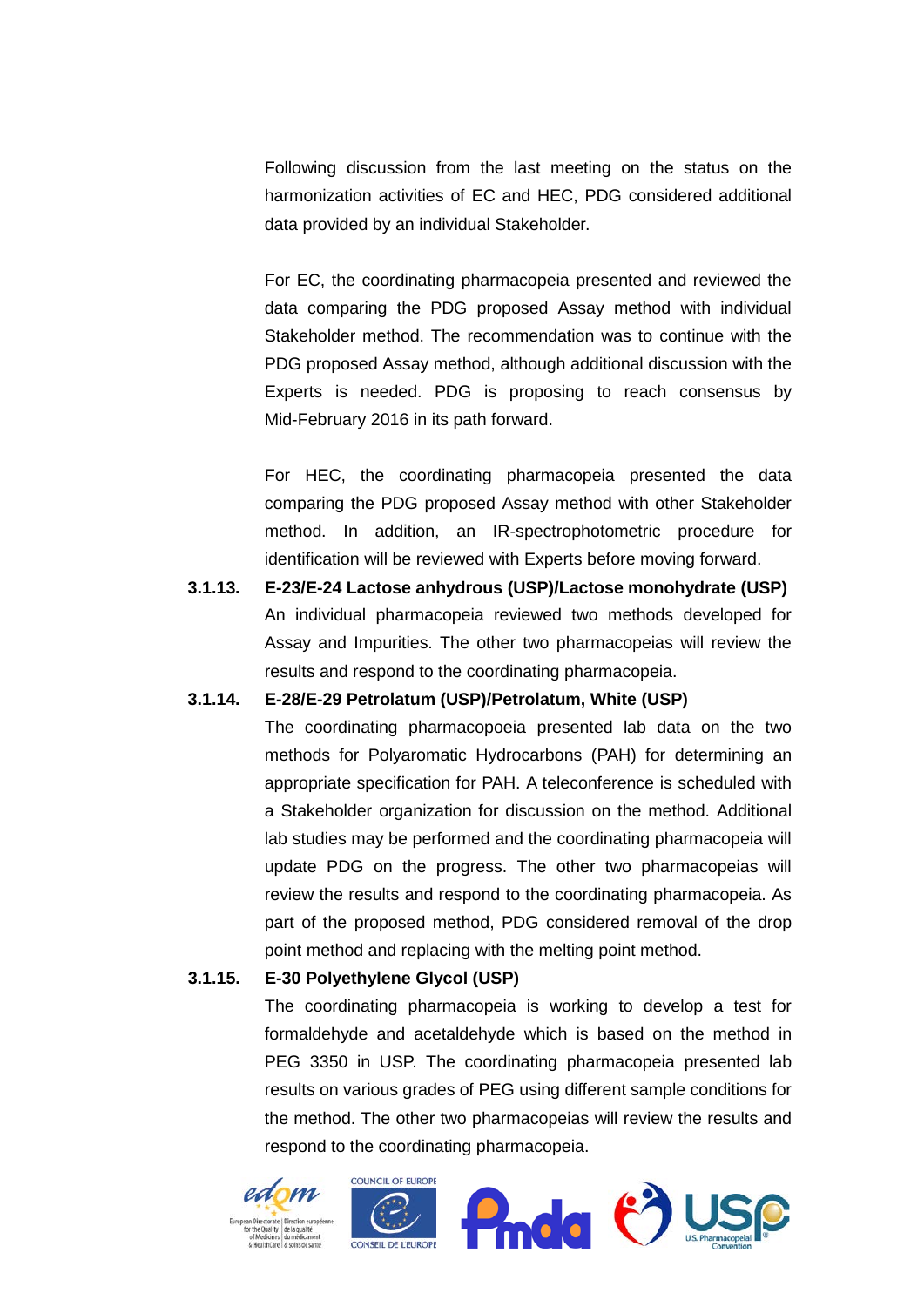### **3.1.16. E-32/E-54 Povidone (JP)/Copovidone (JP)**

PDG shared results on method development on a new GPC method under consideration for replacement of the nonspecific Nitrogen Kjeldahl Assay method, as well as to detect for possible adulterants and impurities. Method development is on-going and the method will be shared with PDG once complete.

# **3.1.17. E-33/E-34/E-35 Saccharin/Saccharin Sodium/Saccharin Calcium (USP)**

The coordinating pharmacopeia provided an update on Assay lab results from different manufacturing processes. The coordinating pharmacopeia will proceed with method validation and submit a report to PDG for feedback.

### **3.1.18. E-36/E-37 Silicon Dioxide (JP)/Silicon Dioxide, Colloidal (JP)**

The coordinating pharmacopeia discussed the progress on development of a suitable identification test. The Trade association, IPEC, is in the process of conducting a collaborative round robin study and preparing a protocol. PDG will review results when IPEC completes the study.

#### **3.1.19. E-43 Wheat Starch (EP)**

The coordinating pharmacopeia reviewed the comments on the test for total protein and provided answers to the other pharmacopeia's questions that will be further considered by PDG.

# **3.1.20. E-44 Stearic Acid (EP) – Discussion on inclusion of JP alternative apparatus in the harmonized test for freezing point**

PDG discussed inclusion of JP alternative apparatus in harmonized test. The individual pharmacopeia will send a protocol by the end of December and samples for testing by the end of January.

#### **3.1.21. E-46 Talc (USP)**

The coordinating pharmacopeia provided an update on revising the current asbestos testing for Talc and is currently recruiting Talc Methods experts to form an Expert Panel.

#### **3.1.22. E-51 Glycerin (USP)**

The coordinating pharmacopeia provided updates on strengthening the GC assay method and currently setting an appropriate Assay specification limit. In addition, two methods are being considered for the Aldehydes method.





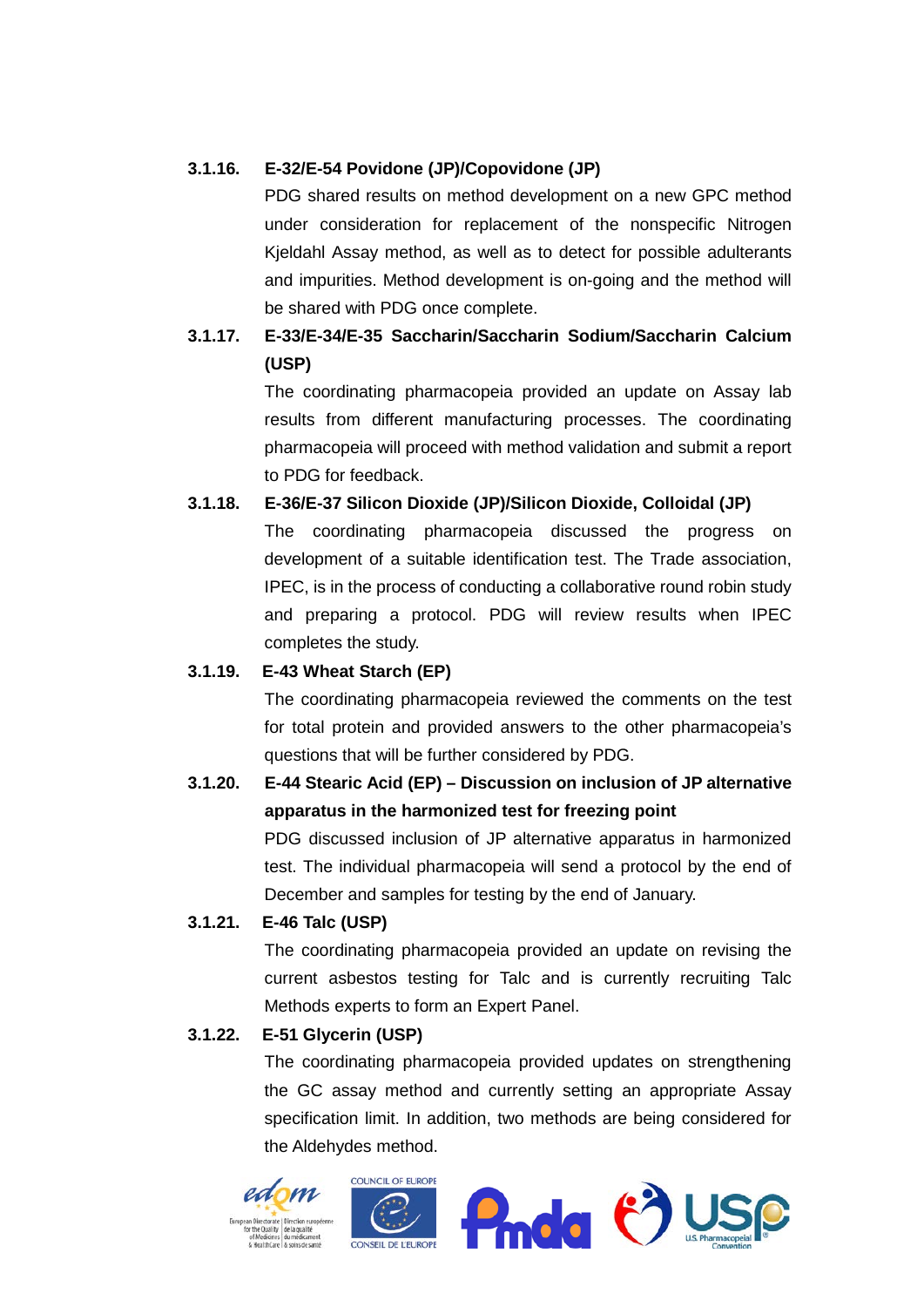### **3.1.23. E-53 Calcium Carbonate (JP)**

The coordinating pharmacopeia provided an update on the Identification tests and application of the Q3D guideline for elemental impurities. The individual pharmacopeia will review these comments with its Experts.

### **3.1.24. E-61 Starch, Pregelatinized (JP)**

The coordinating pharmacopeia provided preliminary data results from an IPEC-Japan study to discriminate between pregelatinized starch and partially pregelatinized starch by viscosity testing. The coordinating pharmacopeia will report results from the first step of the study by the end of December and proposed a collaborative round robin study with the IPEC Federation.

### **3.1.25. E-62 SWFI in Containers (USP)**

The coordinating pharmacopeia reviewed the meeting notes of the SWFI Expert Meeting in July on reviewing SWFI specifications in PDG and will complete actions from the meeting once all comments are received.

### **3.1.26. E-63 Lactose for Inhalation (USP)**

The coordinating pharmacopeia discussed earlier the assay/impurities under Lactose anhydrous/monohydrate. The coordinating pharmacopeia will determine how PDG members handle critical material attributes for inhalation grades.

#### **3.2. Revision Proposals**

## **3.2.1. Q-09 Particulate contamination (USP)**

The coordinating pharmacopeia reviewed the revision proposal for the harmonized chapter and will review comments received from PDG.

## **3.2.2. E-10 Microcrystalline Cellulose (USP)**

The coordinating pharmacopeia reviewed comments on the proposed revision updates for the identification test by IR-spectrophotometry. Continued discussion is planned.

## **3.2.3. E-60 Sodium Lauryl Sulfate (USP)**

The coordinating pharmacopeia reviewed the revision proposal, which had issues with determining the endpoint in the assay by volumetric titration. The results from the modified method using a different indicator were reviewed.